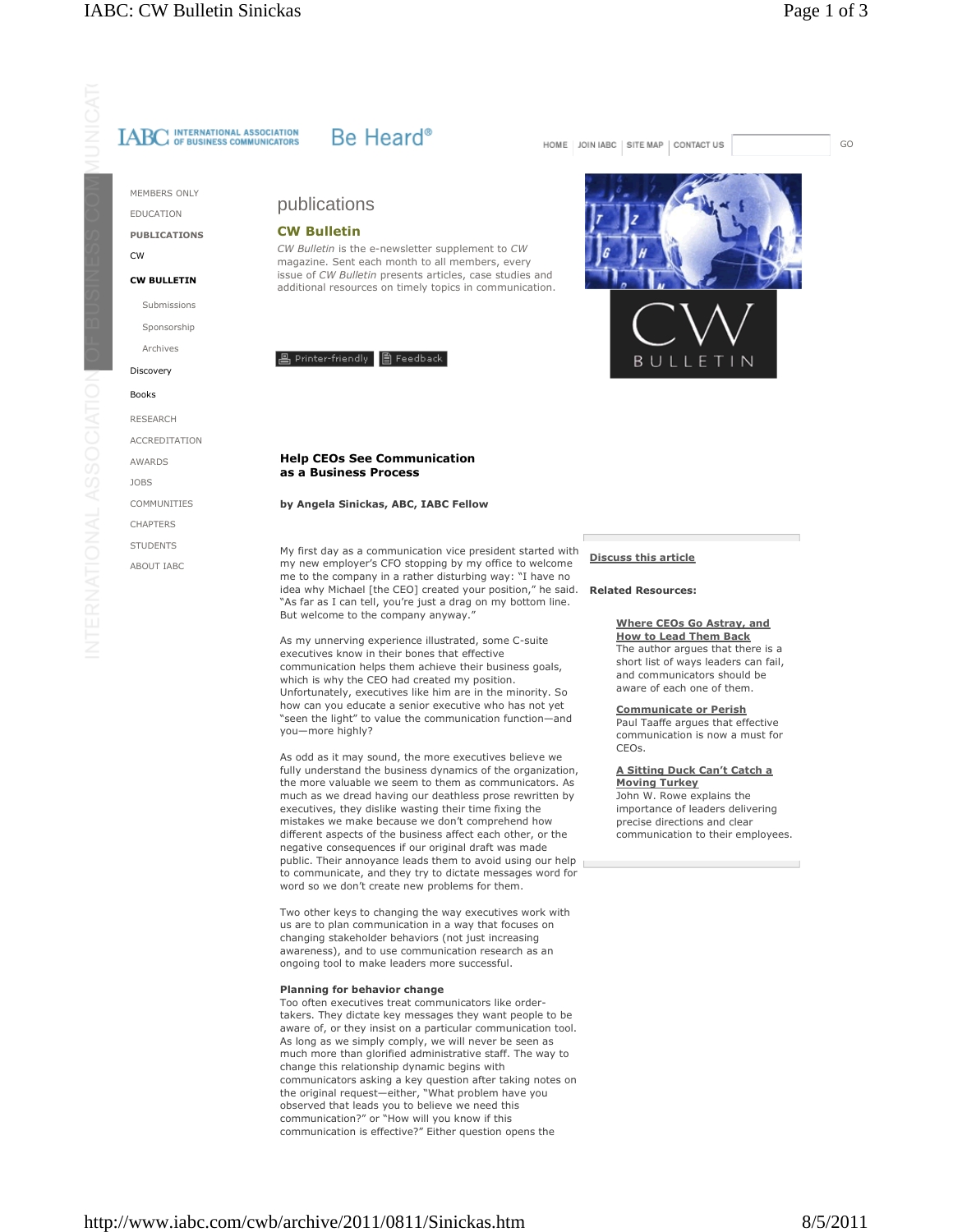If we want to prove that our work has a business value, we must focus on changing behavior, because only behaviors have a financial value against which we can calculate a return on investment. There is no financial value associated with greater knowledge or more favorable attitudes-until they result in a financially desirable behavior change.

stakeholder behaviors that need to be changed in order to

achieve the business goal.

Once we identify the type of behaviors we want to produce, we can conduct research with stakeholders to identify which ideal messages might change their behavior. While there may be some overlap with the executive's key messages, very often many of those original messages are irrelevant and a host of other types of information and messages will be required to change attitudes, and then behavior. Also, the original communication medium requested by the executive often falls far short of being able to support behavior change.

One CEO I interviewed as part of a communication audit captured this issue perfectly when he said. "Our communication department should be more focused on the listeners' needs, not on what our directors want to tell people."

## The value of ongoing communication research

The first benefit of conducting stakeholder research as part of every communication you plan is that it makes you more likely to develop the right messaging in the first place, messaging that will result in a business-affecting behavior change. The second benefit is that you'll have ammunition for justifying your recommended approach if your executives initially disagree with it.

For example, one client's new leadership team planned to announce a new company strategy. We pretested the original language they planned to use in several focus groups and identified in advance several elements employees were reacting to with either questions or outright disagreement. Based on the feedback, the strategy messages were clarified, expanded and supported by customer research the company had conducted, but had not yet shared with employees. As a result, the new leadership team was perceived as taking the company in the right direction, with a deep understanding of internal and external issues.

Another client's new CEO had spent six months talking about his vision of doubling the company's value. A simple question we asked employees showed that more than twothirds misinterpreted the types of new business the CEO wanted to pursue (fewer, larger-budget contracts) and instead were signing up a great many small-budget contracts that were losing money. Sharing this data with the CEO led him to fine-tune the way he defined his vision and to add concrete examples.

Ongoing research does not mean launching weekly surveys or holding monthly focus groups. It can be as simple as talking with five to 10 members of a key stakeholder group by phone or in hallways. One of the things my former CEO valued was that before he went to speak to various groups. I would talk with a number of audience members to identify what was on their minds and what had been occurring recently that people were either concerned about or proud of. I would also raise topics that I knew the CEO wanted to talk about to gauge their potential reactions. We used all of this intelligence in planning his presentations and preparing for potential questions. It's not surprising that he was extremely popular because he always seemed to have his finger on the pulse of every location he went to, and he always had specific answers for their tough questions.

#### Even a CFO can see the light

By the way, there was a happy ending to my experience with the CFO who saw my position as an unnecessary cost. A few months after I joined the company, he was named